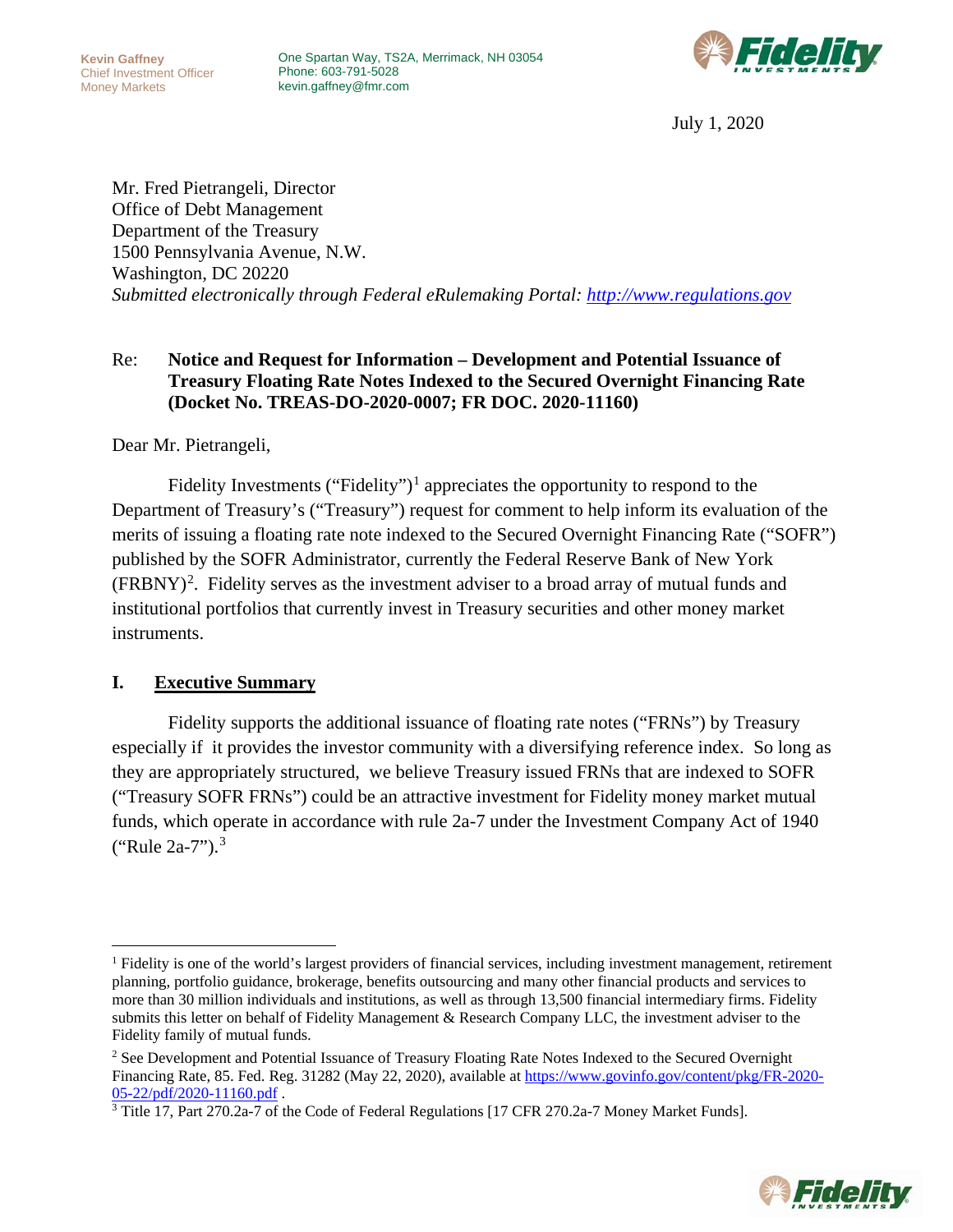Deputy Assistant Secretary for Federal Finance, Department of the Treasury July 1, 2020 Page 2 of 6

Based on our evaluation of Treasury SOFR FRNs as a potential investment, we set forth in this letter our observations and suggestions in response to some of the questions raised by Treasury in its request for information. Our response focuses on three considerations:

- Market Demand We believe there is sufficient investor demand to support both the 13-Week T-Bill FRN program (without changes) and a new Treasury SOFR FRN program.
- Treasury SOFR FRN Structure To maximize the demand for Treasury SOFR FRNs, we recommend that these FRNs be structured:
	- (i) to represent the current market conditions underlying the reference index as closely as possible with interest rate reset periods that match the reset dates of the underlying index and consider the investment requirements of the largest group of investors;
	- (ii) utilizing a one-year final maturity with consistent operationally feasible market-accepted conventions that are standard across asset classes; and
	- (iii) with no payment delays and a zero-coupon floor.
- Liquidity To ensure a high level of liquidity, we recommend that sales of Treasury SOFR FRNs be conducted in the same manner as other Treasury issuances to avoid confusion in the market, but with a mid-month settlement and maturity calendar schedule. As with other Treasury issuances, liquidity will likely be driven by the size of the issuance.

We deal with each of these considerations in more detail below.

# **II. Market Demand**

We believe that an additional Treasury FRN structure, would complement Treasury's existing short-term debt issuance and would further improve the liquidity of their current floating rate notes. Investors would also have a wider and diverse suite of investment options that they may find attractive in different interest rate environments. Accordingly, we would not recommend any changes to the current structure and size of the 13-Week T-Bill FRN program.

We would expect the investor base for Treasury SOFR FRNs to be predominately money market mutual funds, but could also appeal to a broader investment universe, which may include short duration bond funds, short-term retail investors, and other capital markets investors. Treasury SOFR FRNs would also increase the supply of eligible investment products available to money market mutual funds, particularly those funds that have a mandate to invest only in securities issued by the U.S. Treasury.

# **III. Treasury SOFR FRN Structure**

*A. Representative of the market conditions underlying the Index*

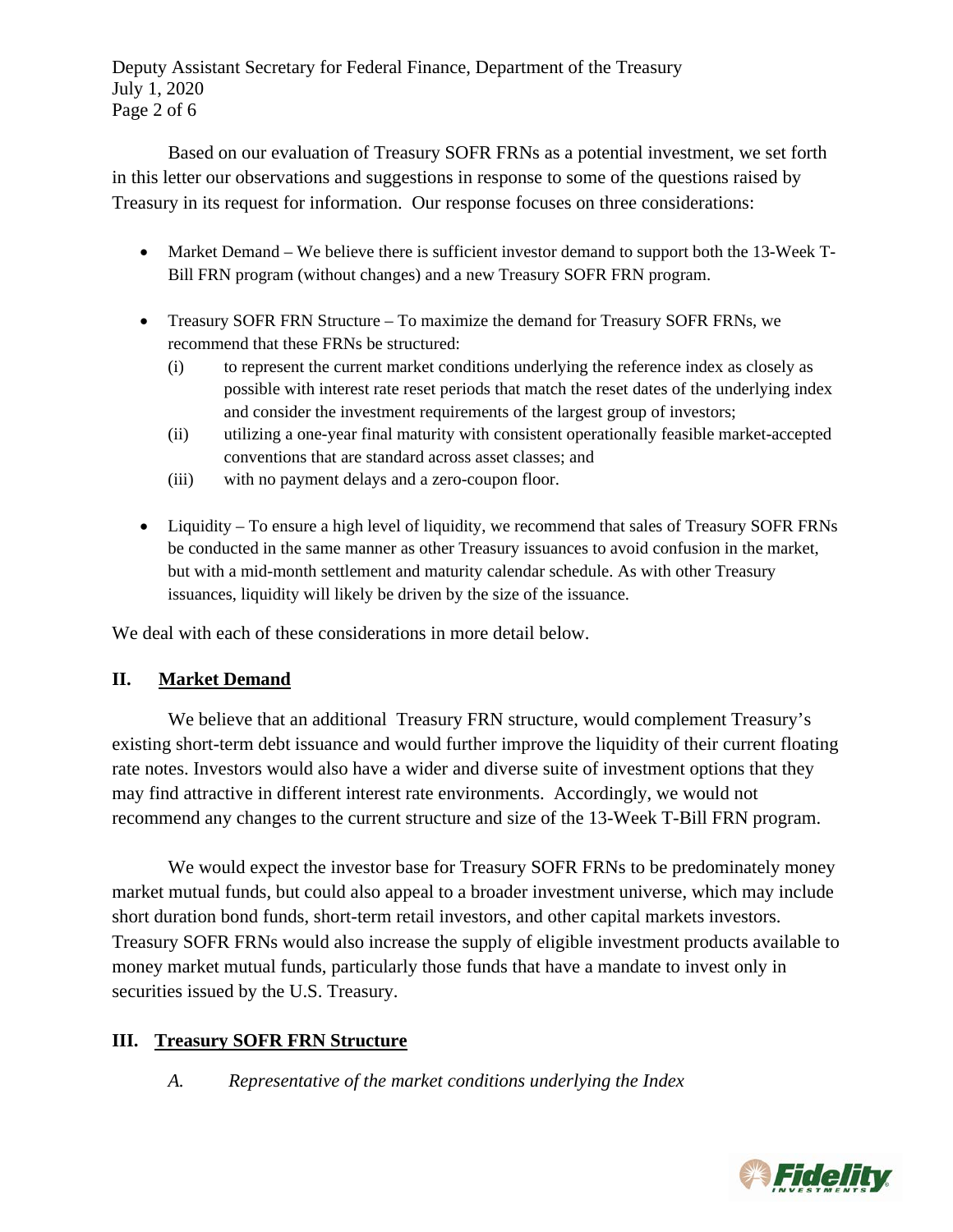Deputy Assistant Secretary for Federal Finance, Department of the Treasury July 1, 2020 Page 3 of 6

A guiding structuring principle, for FRNs, is for the security to closely track to its underlying reference rate and to avoid features that may lead to deviation between the two. This principle is an important consideration for the development of a properly functioning primary and secondary market for Treasury SOFR FRNs with a daily resetting index (which is currently the only type of market-accepted SOFR reference rate for which the FRBNY has issued a statement of compliance with the applicable IOSCO Principles for Financial Benchmarks).

Security features such as the inclusion of coupons with a backward-shifted observation period and/or the inclusion of coupon lockout periods at the end of interest accrual periods could result in the security deviating from the underlying index. Those structure characteristics may be deemed to be operationally necessary; however, their inclusion may decrease the attractiveness for investors and negatively impact the security's liquidity due to its lack of alignment with the current market conditions reflected by the underlying index. To limit this potential impact, Fidelity recommends a two-day backward-shifted observation period, thus limiting the need for coupon lockout periods at the end of most interest accrual periods and ensuring that for all days - - with the exception of the last interest accrual period -- the security floats as close to current market conditions as much as is operationally feasible. If a market-accepted, forward-looking, term SOFR reference rate develops, we expect that some of the current structural conventions created to ease operational burdens related to the calculation of SOFR, as a daily resetting index, will be significantly reduced.

## *B. Consider investment requirements of certain significant market participants*

When determining the appropriate structure, Treasury should also consider a structure that accommodates money market mutual funds as significant participants. Therefore, Treasury should consider the strictures of Rule 2a-7.

Rule 2a-7 requires a money market mutual fund to maintain a dollar-weighted average portfolio maturity (or, DWAM) that does not exceed 60 days (taking into account certain interest rate adjustments).<sup>[4](#page-2-0)</sup> Because of this, for money market participants, Fidelity generally recommends the shortest possible interest rate reset period which will maximize the ability of such funds to hold larger Treasury SOFR FRN positions. We also recommend that the interest reset periods match the reset dates of the underlying index<sup>[5](#page-2-1)</sup>. If a market-accepted term SOFR reference rate develops, the length of the interest rate reset period (such as daily, weekly or monthly) should also be considered to reduce the impact on a money market mutual fund's DWAM. For example, if a money market mutual fund re-allocates ten percent of its assets from

<span id="page-2-1"></span><span id="page-2-0"></span><sup>&</sup>lt;sup>4</sup> Rule 2a-7(d)(1)(ii), Rule 2a-7(i).<br><sup>5</sup> We note that for securities with a duration or final maturity in excess of 2 years, issuers and bond fund investors would likely consider longer interest rate reset periods (such as quarterly) to be more attractive, as issuers and bond fund investors may desire more certainty of funding (coupon) levels rather than daily sensitivity.

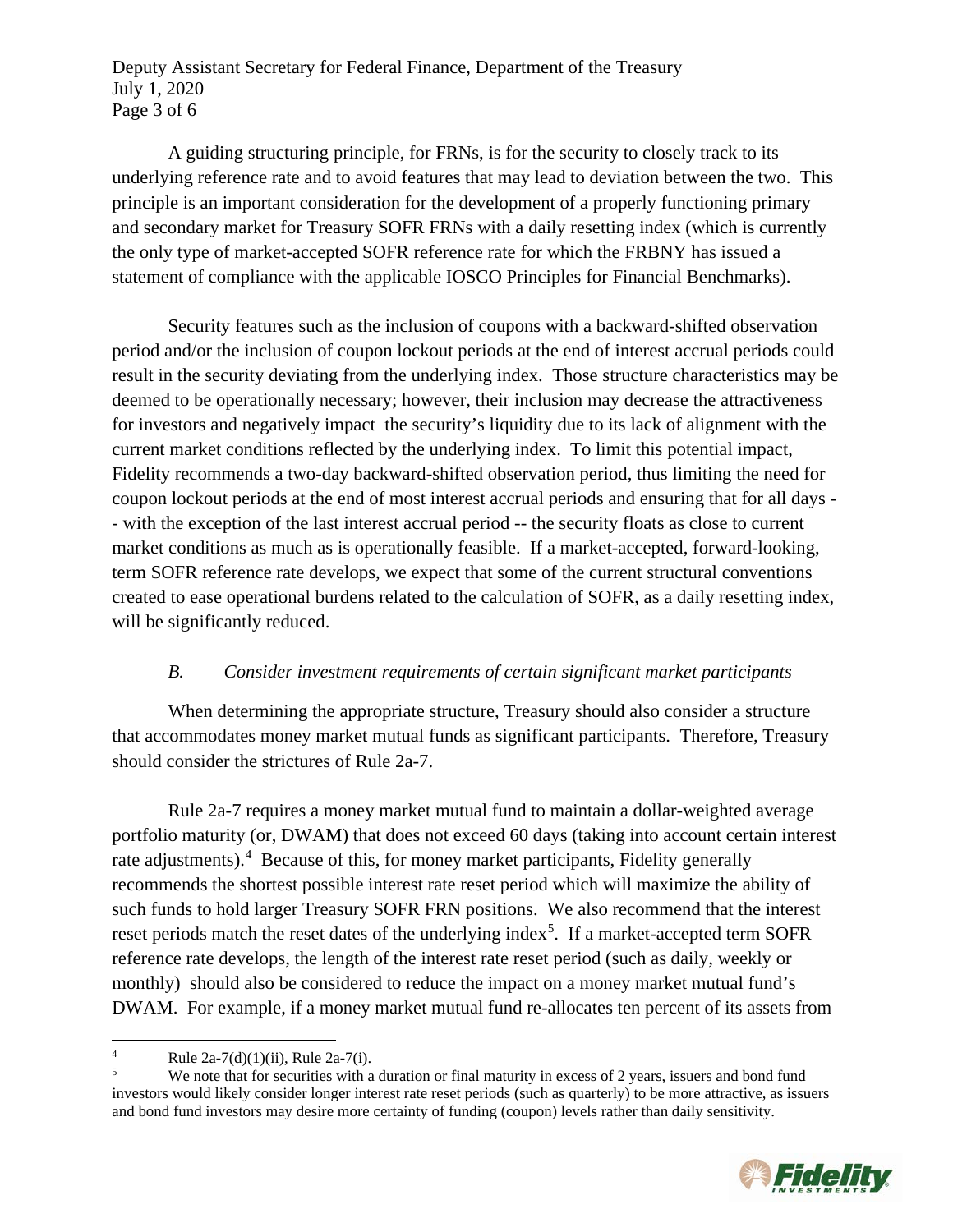Deputy Assistant Secretary for Federal Finance, Department of the Treasury July 1, 2020 Page 4 of 6

its cash holdings toward the purchase of a FRN with a monthly interest rate reset (roughly every 30 days), then it will add three days (10% x 30 days) to its DWAM at the time of purchase. On the other hand, if the fund allocates ten percent of its assets to an FRN with a quarterly interest rate reset (roughly every 90 days), then it will add nine days to its DWAM (10% x 90 days).

Rule 2a-7 also requires a money market mutual fund to maintain a dollar-weighted average portfolio life (or, WAL) that does not exceed 120 days (*without* taking into account any interest rate adjustments).<sup>[6](#page-3-0)</sup> In the context of Treasury SOFR FRNs, the shorter the period remaining until final maturity, the less impact the security will have on a money market mutual fund's aggregate WAL calculation. For money market mutual funds, ideally Treasury SOFR FRNs would be structured with a final maximum maturity in the range of one to two years, so that they can readily comply with the Rule 2a-7 WAL restriction. For example, if a money market mutual fund re-allocates ten percent of its assets from its cash holdings toward the purchase of a Treasury SOFR FRN that matures in one year, then it will add 36.5 days (10% x 365 days) to its WAL at the time of purchase. On the other hand, if the fund allocates ten percent of its assets to a Treasury SOFR FRN that matures in two years, then it will add 73 days to its WAL (10% x 730 days).

Although the incorporation of a coupon lockout feature may be operationally necessary at maturity date, in the context of a daily resetting accrual calculation to allow for the calculation and communication of the interest accrual, it does result in the floating rate instrument becoming a fixed rate instrument for the lockout period. While this is not ideal, it is a better outcome (assuming a short lockout period of no more than two days) than the adoption of an interest payment delay beyond the maturity of a security. A lockout period and an interest payment delay both have an impact on the calculation of maturity risk metrics for money market mutual funds, but we believe the adoption of an interest payment delay mechanic is the least attractive option for most investors. Accordingly, we would not recommend the adoption of an interest payment delay convention in any SOFR FRN.

## *C. Other Considerations*

Beyond investment limitation considerations of potential investors, Treasury also may find it beneficial to differentiate the final maturity of their Treasury SOFR FRN offering from their existing 13-Week T-Bill FRN program which currently utilizes a two-year final maturity for its initial offering. By differentiating the original final maturity date, for example with an initial offering of a one-year final maturity for the Treasury's SOFR FRN offering, there is a



<span id="page-3-0"></span> $6 \text{ Rule } 2a-7(d)(1)(iii).$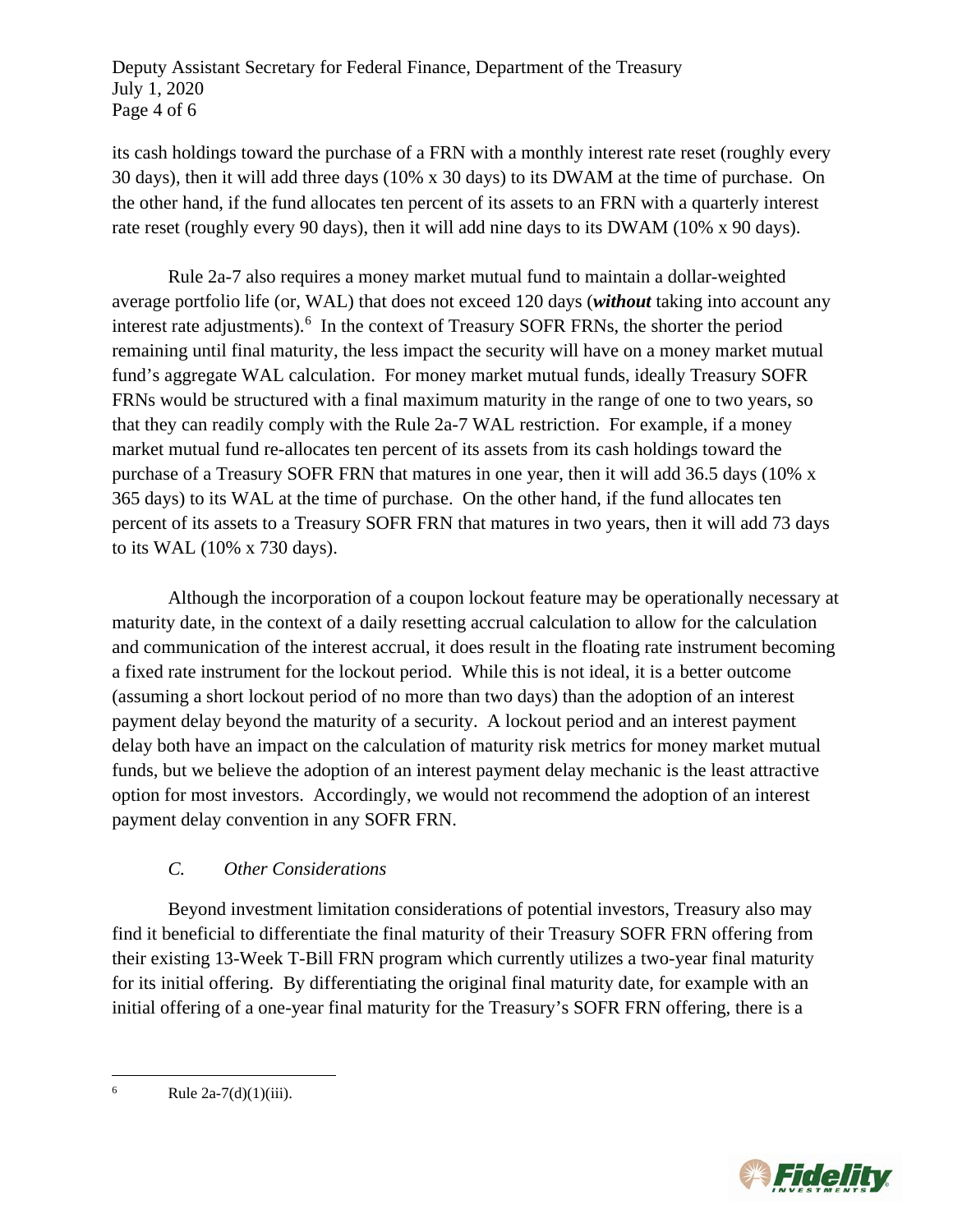Deputy Assistant Secretary for Federal Finance, Department of the Treasury July 1, 2020 Page 5 of 6

greater likelihood of attracting a deeper and potentially more diverse investor base than what currently exists in the 13-Week T-Bill FRN program today.

Regarding the interest accrual calculation for a daily resetting reference rate, Fidelity recommends that Treasury consider a compounding interest rate accrual calculation. By doing so, Treasury will more closely align their SOFR FRN with the standard market conventions of the derivatives market, which may result in increased liquidity in Treasury's SOFR FRN offering, and ultimately, contribute to the liquidity of SOFR cash and derivatives products more generally. We encourage the issuance of SOFR instruments that use consistent standard market conventions across asset classes and products, to mitigate basis risk for those that hedge their exposure with derivatives, as this will contribute to the development of a deeper more liquid SOFR derivatives market -- a perquisite to the creation of a market-accepted forward-looking term SOFR rate.

We do not believe securities which reference a compounding interest accrual calculation have previously been offered or traded in the short-term money market space. Based on our experience to date, short-term SOFR securities (with maturities of less than two-years) have referenced simple average SOFR. While Fidelity would prefer a Treasury SOFR FRN to reference a compounding interest rate accrual calculation, it may be determined that a daily compounding interest rate accrual product is not operationally feasible<sup>[7](#page-4-0)</sup>. If this is the case and if a simple average accrual structure is used, then Fidelity would recommend that Treasury consider using more frequent coupon payment periods, such as monthly or quarterly, to reduce the accrual difference between a compounding and simple average accrual structure.

In addition, consistent with the structure of Treasury's 13-Week T-Bill FRN, we recommend that Treasury SOFR FRNs be structured with a coupon rate that has a floor of zero to attract potential investors and increase the liquidity of these securities, particularly in times of market stress.

#### **IV. Liquidity Considerations**

Fidelity recommends that Treasury conduct sales of Treasury SOFR FRNs in the same manner as that of other auctions of instruments issued by Treasury. Generally, it is important to maintain a certain level of consistency across Treasury issuances, to avoid unnecessary confusion in the market. The existing Dutch auction process used by Treasury will be (1) familiar to investors, (2) establish a reliable schedule, and (3) establish a predictable size range for issuances. Further, Fidelity recommends a similar re-open schedule of an original CUSIP

<span id="page-4-0"></span><sup>7</sup> Fidelity's operating systems would accommodate transactions involving Treasury SOFR FRNs (including those referencing an interest accrual based on Compounded SOFR) and we do not anticipate the need for significant changes in our investment operations.